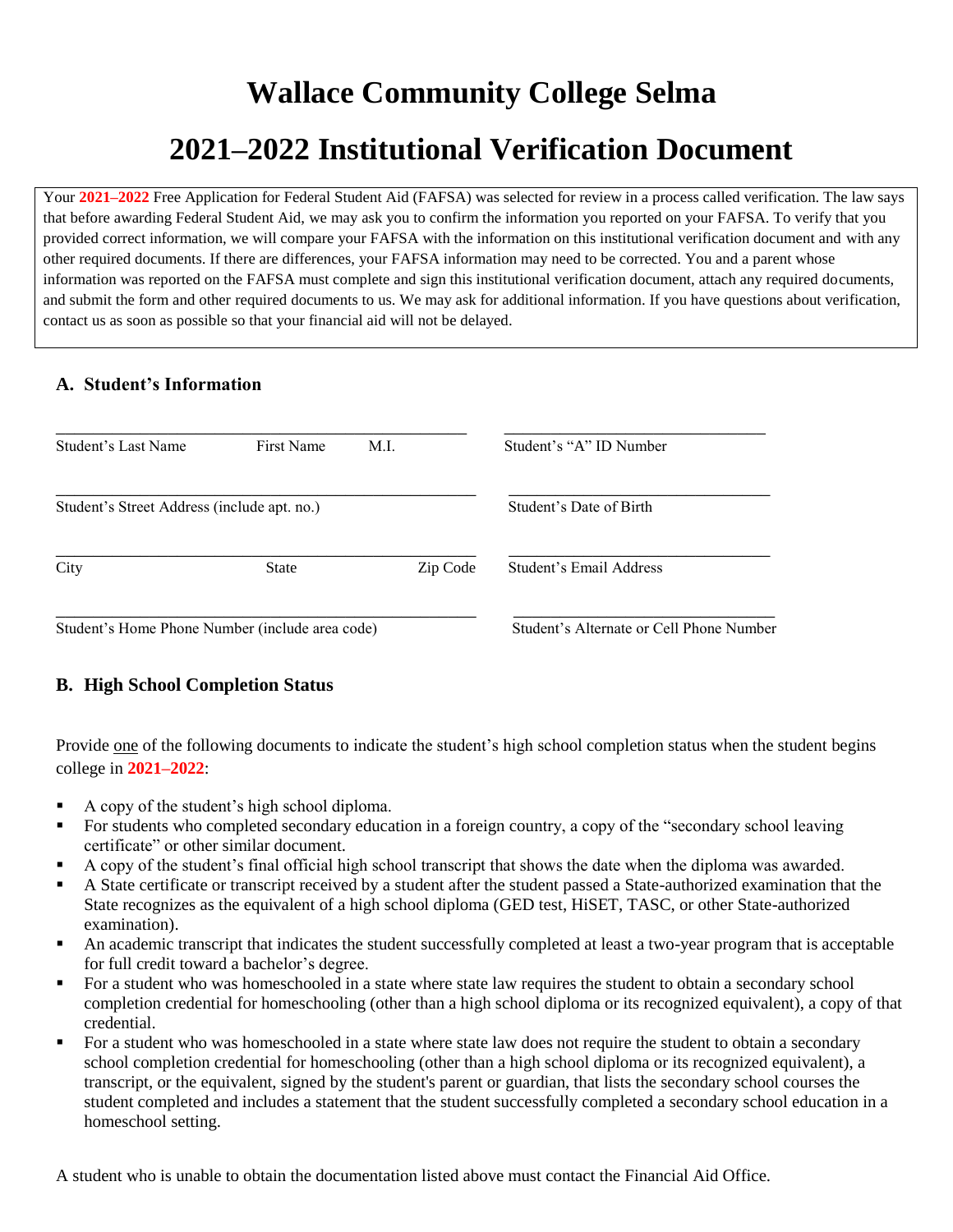#### **C. Identity and Statement of Educational Purpose (To Be Signed at the Institution)**

The student must appear in person at **Wallace Community College Selma** to verify his or her identity by presenting an unexpired valid government-issued photo identification (ID), such as, but not limited to, a driver's license, other stateissued ID, or passport. The institution will maintain a copy of the student's photo ID that is annotated by the institution with the date it was received and reviewed and the name of the official at the institution authorized to receive and review the student's ID.

In addition, the student must sign, in the presence of the institutional official, the Statement of Educational Purpose provided below:

#### **Statement of Educational Purpose**

I certify that I \_\_\_\_\_\_\_\_\_\_\_\_\_\_\_\_\_\_\_\_\_\_\_\_\_\_\_\_\_\_\_\_\_\_ am the individual signing this Statement of Educational

(Print Student's Name)

\_\_\_\_\_\_\_\_\_\_\_\_\_\_\_\_\_\_\_\_\_\_\_\_\_\_\_\_\_\_\_\_\_\_\_\_\_\_\_ \_\_\_\_\_\_\_\_\_\_\_\_\_\_\_

Purpose and that the Federal student financial assistance I may receive will only be used for educational purposes

and to pay the cost of attending **Wallace Community College Selma** for **2021–2022**.

(Student's Signature) (Date)

\_\_\_\_\_\_\_\_\_\_\_\_\_\_\_\_\_\_\_\_\_\_\_\_\_\_\_\_\_\_ (Student's "A" ID Number)

**Or**

#### **D. Identity and Statement of Educational Purpose (To be signed in the presence of a Notary)**

If the student is unable to appear in person at **Wallace Community College Selma** to verify his or her identity, the student must provide to the institution:

- (1) A copy of the unexpired valid government-issued photo identification (ID) that is acknowledged in the notary statement below, or that is presented to a notary, such as, but not limited to a driver's license, other state-issued ID, or passport; and
- (2) The original Statement of Educational Purpose provided on the following page, which must be notarized. If the notary statement appears on a separate page than the Statement of Educational Purpose, there must be a clear indication that the Statement of Educational Purpose was the document notarized.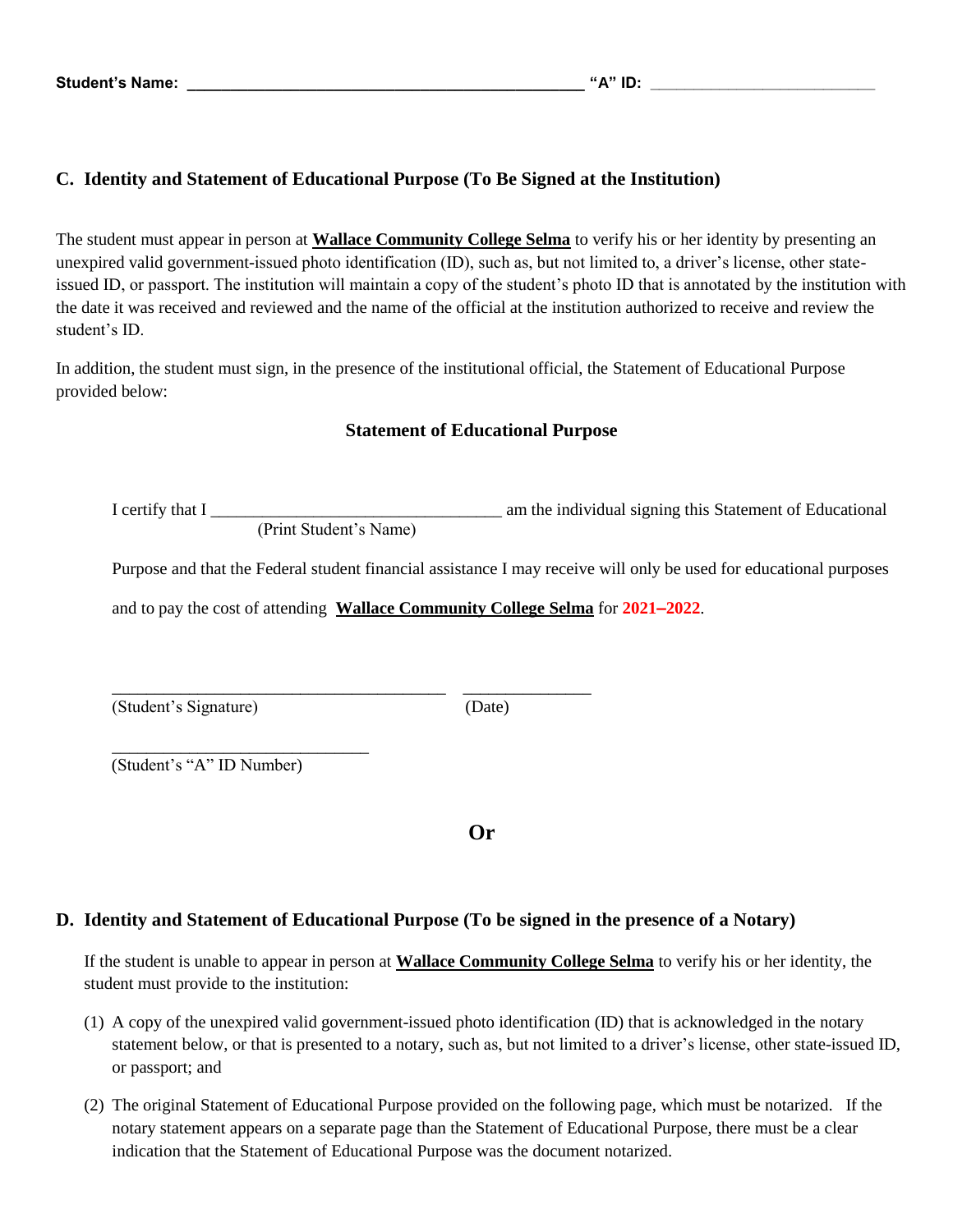# **Statement of Educational Purpose**

|                                                                   | (Print Student's Name)                                                                                                         |  |  |  |
|-------------------------------------------------------------------|--------------------------------------------------------------------------------------------------------------------------------|--|--|--|
|                                                                   | and that the Federal student financial assistance I may receive will only be used for educational purposes and to pay the cost |  |  |  |
| of attending Wallace Community College Selma for 2021-2022.       |                                                                                                                                |  |  |  |
| (Student's Signature)                                             | (Date)                                                                                                                         |  |  |  |
| (Student's "A" ID Number)                                         |                                                                                                                                |  |  |  |
|                                                                   |                                                                                                                                |  |  |  |
|                                                                   | <b>Notary's Certificate of Acknowledgement</b>                                                                                 |  |  |  |
|                                                                   |                                                                                                                                |  |  |  |
|                                                                   |                                                                                                                                |  |  |  |
|                                                                   |                                                                                                                                |  |  |  |
| (Date)                                                            | (Notary's name)                                                                                                                |  |  |  |
|                                                                   |                                                                                                                                |  |  |  |
|                                                                   | (Printed name of signer)                                                                                                       |  |  |  |
|                                                                   |                                                                                                                                |  |  |  |
|                                                                   | (Type of unexpired government-issued photo                                                                                     |  |  |  |
|                                                                   | ID provided)                                                                                                                   |  |  |  |
| to be the above-named person who signed the foregoing instrument. |                                                                                                                                |  |  |  |
| WITNESS my hand and official seal<br>(seal)                       |                                                                                                                                |  |  |  |
|                                                                   | (Notary signature)                                                                                                             |  |  |  |
| My commission expires on                                          |                                                                                                                                |  |  |  |
|                                                                   | (Date)                                                                                                                         |  |  |  |